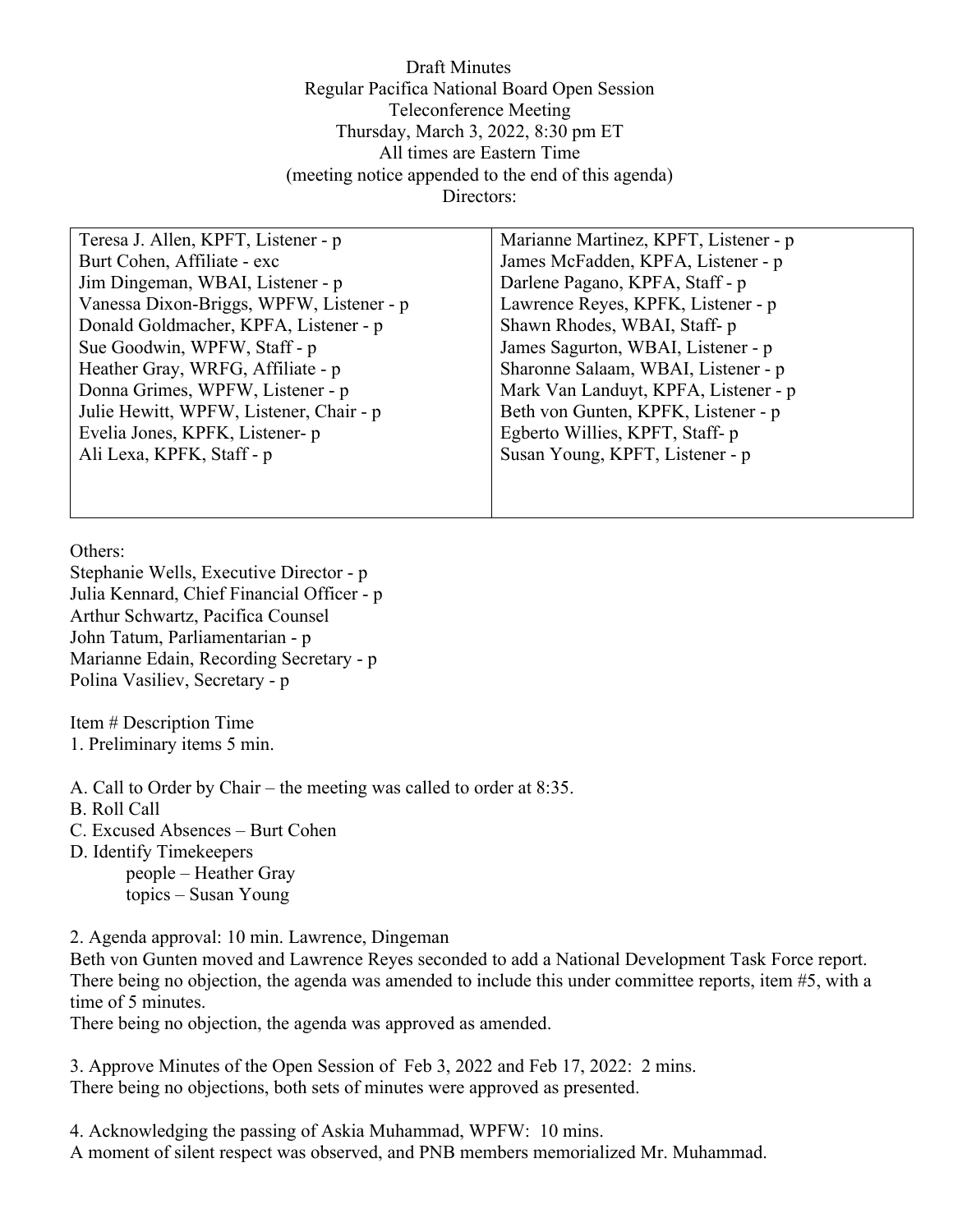5. Resolve issue of delegates to Committees (see APPENDIX, #5): 10 mins.

Chair Julie read the motion. The key issue is to strike out "1 delegate" clause, which means we revert to the bylaws, which dictate "2 delegates."

This can be done as a motion to amend a previously approved motion.

Moved by Vanessa Dixon-Briggs, seconded by Jim Dingeman.

Lawrence Reyes moved an amendment to *remove affiliate directors from the elections committee.* Sharonne Salaam seconded.

The amendment was put to a vote.

Voting yes were James McFadden and Lawrence Reyes

Voting no were Teresa Allen, Jim Dingeman, Vanessa Dixon-Briggs, Donald Goldmacher, Sue Goodwin, Heather Gray, Donna Grimes, Evelia Jones, Ali Lexa, Marianne Martinez, Darlene Pagano, James Sagurton, Mark Van Landuyt, Beth von Gunten, Egberto Willies, and Susan Young. There being 2 yes votes and 16 no votes, the motion to amend failed.

The underlying motion (see appendix #5 below) was then put to a vote

Voting yes were Jim Dingeman, Vanessa Dixon-Briggs, Heather Gray, Evelia Jones, Ali Lexa, Marianne Martinez, James McFadden, Darlene Pagano, Shawn Rhodes, James Sagurton, Mark Van Landuyt, Beth von Gunten, Egberto Willies, and Susan Young

Voting no were Teresa Allen, Lawrence Reyes, and Sharonne Salaam

The vote being 14 yes and 3 no, the motion passed.

6. Tellers Report and Ratification of Committees (see APPENDIX, #6): 10 mins.

Jim Dingeman moved and Susan young seconded the motion.

Susan Young announced that due to the tie vote, she would decline to serve on the coordinating committee, in favor of Teresa Allen.

Parliamentarian Tatum clarified that if an elected party declined to serve, that position would be considered vacant and the position would need to be re-run. It would be appropriate for the PNB to accept the teller's report, and then to correct that report to show a vacancy, which the PNB would then fill.

Lawrence Reyes moved and Darlene Pagano seconded to *postpone consideration of the teller's report until the next scheduled meeting.* 

Voting yes were Jim Dingeman, Vanessa Dixon-Briggs, Sue Goodwin, Darlene Pagano, Lawrence Reyes, Shawn Rhodes, James Sagurton, and Beth von Gunten.

Voting no were Teresa Allen, Donald Goldmacher, Heather Gray, Donna Grimes, Evelia Jones, Ali Lexa, Marianne Martinez, James McFadden, Mark Van Landuyt, Egberto Willies, and Susan Young. There being 8 yes votes and 11 no votes, the motion failed.

The motion to accept the teller's report was then put to a vote.

Voting yes were Teresa Allen, Jim Dingeman, Vanessa Dixon-Briggs, Donald Goldmacher, Sue Goodwin, Heather Gray, Donna Grimes, Evelia Jones, Ali Lexa, Marianne Martinez, James McFadden, Shawn Rhodes, James Sagurton, Mark Van Landuyt, Beth von Gunten, Egberto Willies, and Susan Young. Voting no were Darlene Pagano, Lawrence Reyes, and Sharonne Salaam The vote being 17 yes and 3 no, the motion passed.

7. ED Report & Q & A: 10 mins.

ED Stephanie gave a brief report, that EIDL funds have been deposited. There was discussion of priorities for expenditures. The matter is on the executive session agenda & will be addressed there.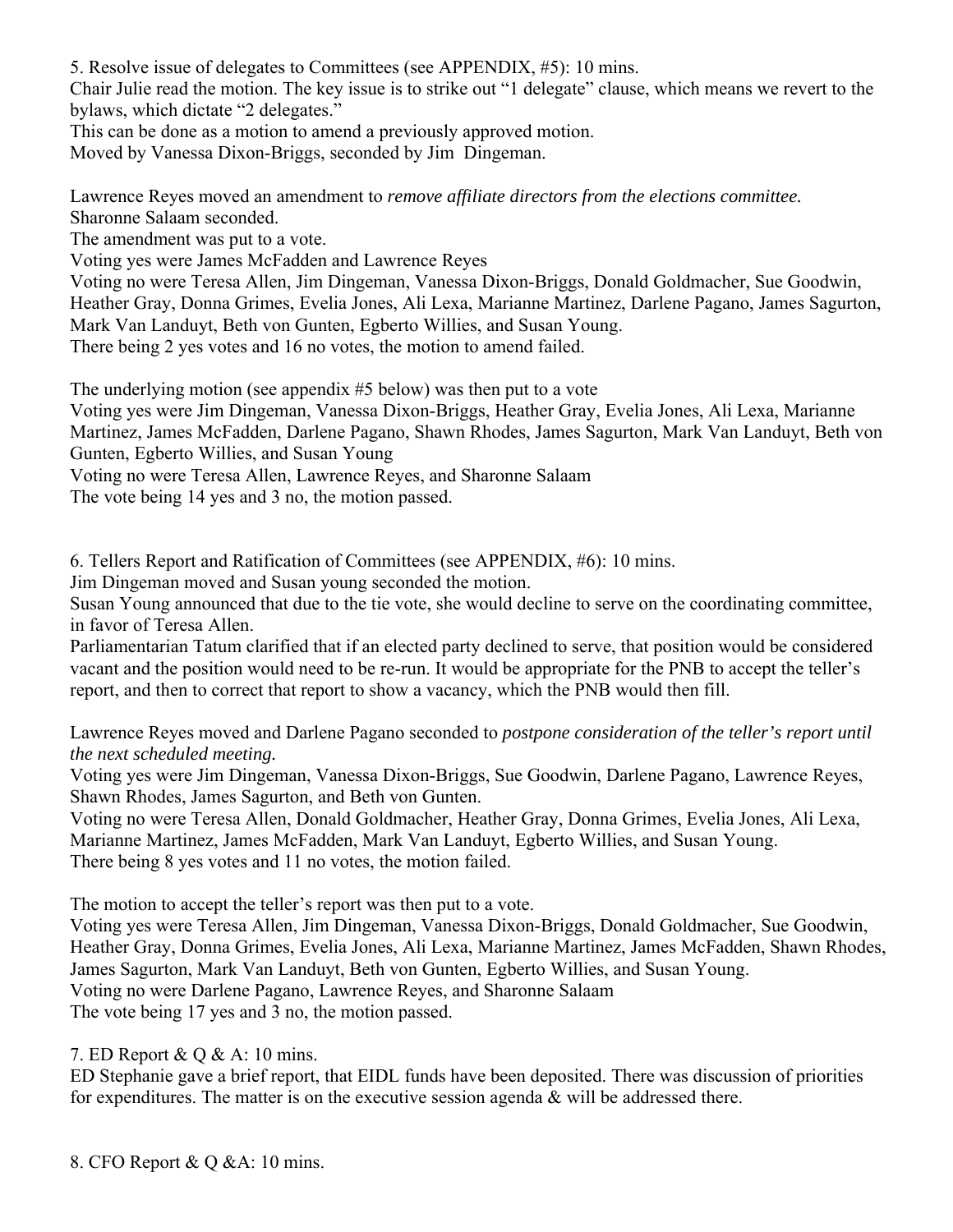CFO Julia presented a report. She is very much still in the learning curve, but making progress. She specifically asked that information requests be routed through Chair Julie.

9. Committee Reports (13 mins.)

a) Coordinating Committee – report by James Sagurton: 3 mins.

James Sagurton – explained that all the committee does is work up the agenda for the next meeting. They ask that agenda items be submitted to the secretary at least 24 hours before meetings.

b) Covid-19 Taskforce – Lawrence: 5 mins. – the task force did not meet, so there is no report

c) Technology Taskforce – report by Jim Dingman: 5 mins

Jim Dingeman reported that the task force has been meeting all year. It has begun to focus on CPB rules.

Time being up, Susan Young moved to postpone the balance of the agenda to the next regular meeting. Julie Hewitt moved to amend to a special meeting in 2 weeks.

Darlene Pagano seconded.

Darlene then moved to amend the next meeting date to next week.

Teresa Allen moved and James Sagurton seconded to *meet in special session in 1 week, Thursday, March 10.*  There being objection, the question was put to a vote.

Voting yes were Teresa Allen, Jim Dingeman, Vanessa Dixon-Briggs, Sue Goodwin, Heather Gray, Donna Grimes, Evelia Jones, Ali Lexa, Marianne Martinez, James McFadden, Darlene Pagano, Lawrence Reyes, Shawn Rhodes, James Sagurton, Mark Van Landuyt, Beth von Gunten, Egberto Willies, and Susan Young Voting no was Donald Goldmacher

The vote being 18 yes and 1 no, the motion passed.

The meeting adjourned at 10:44 pm

The following agenda items were not addressed:

10. Unfinished business: 20 mins.

a) Standing up the Pacifica National Advisory Council – see APPENDIX for motion passed at January 20, 2022 PNB meeting

### 11. New Business: 10 mins.

- a) Motion on Setting a New Time for PNB Meetings (see APPENDIX for motion)
- b) additional motions Beth's mtn to separate non-standing comm
- c) Beth proposes another amendment Resolved that the PNB revert to the original language of the January 20, 2022, resolution authorizing establishment of the Pacifica National Emergency Management Work Group

#### 12. Adjourn to Closed Session at 10:30pm Time Certain \*\*\*\*\*\*\*\*\*\*\*\*\*\*\*\*\*\*\*\*\*\*\*\*\*\*\*\*\*\*\*\*\*\*\*\*\*\*\*\*\*\*\*\*\*\*\*\*\*\*\*\*\*\*\*\*\*\*\*\* **APPENDIX**

### **5. Motion to Amend Previously Adopted Motions**

WHEREAS the Pacifica National Board passed motions standing up a number of special committees at its February 17, 2022 meeting; and

WHEREAS the Pacifica bylaws, Article Eight, Other Committees of the Board of Directors, Section 2: Composition of Board Committees begins, "Except as otherwise provided in these Bylaws, all committees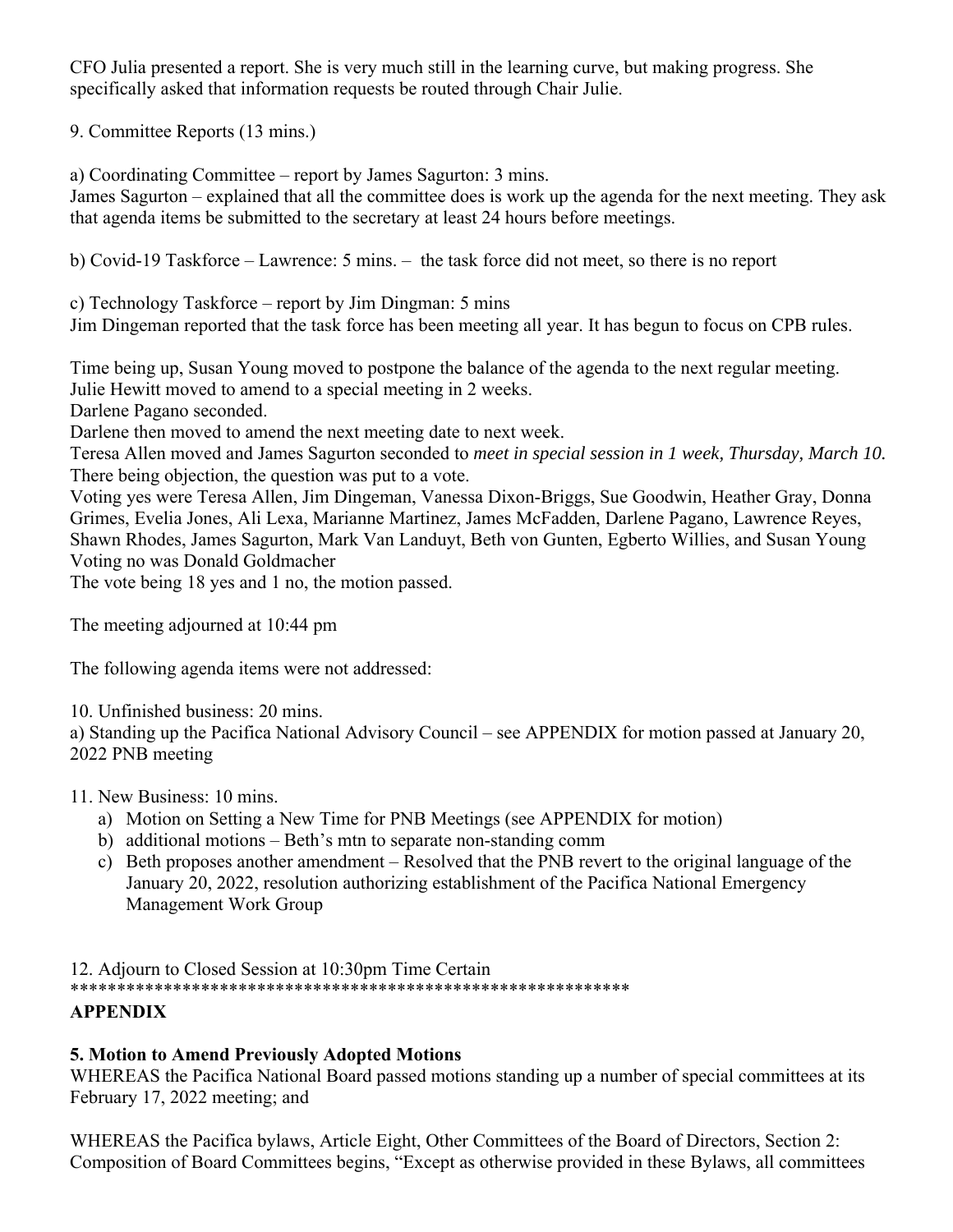shall include at least one Director from each Foundation radio station and two Delegates, who are not then serving as Directors, from each radio station,"

RESOLVED that the phrase, "*. as well as 1 representative from each LSB*," be struck from the motion to stand up the Elections Committee for 2022;

FURTHER RESOLVED that the phrase, "*one delegate from each of the five stations*," be struck from the motion to stand up the Programming Committee for 2022.

# **6. Motion on Tellers Report and Ratification of Committees**

WHEREAS the Pacifica National Board held elections for directors to serve on its committees and the teller's report, dated February 27, 2022, has been shared with all directors as of March 1, 2022,

THEREFORE, be it resolved that the Pacifica National Board ratifies the tellers' report and affirms the duly elected committees to be those listed in the tellers report.

# **10. Motion on Pacifica National Advisory Council passed at January 20, 2021 PNB meeting**

*Whereas the Pacifica Foundation can profit from the input of former members of Pacifica governance, former members of Pacifica staff and former members of Pacifica management as well as members of the general public who can assist in advising the PNB on such issues as complying with the Pacifica Mission, meeting our goals in terms of our reach to listeners and our financial status, with fund-raising, and expanding the Pacifica network to the point where it can rival the major media providers to provide an alternative and radical point of view on politics and culture.* 

*Be it resolved that the Strategic Planning Committee of the PNB recommends to the PNB that it authorize the creation of a National Pacifica Advisory Council. This body shall have no fiduciary powers or responsibilities but will contribute its advice and recommendations to the PNB as to the direction of Pacifica. The PNB may at its discretion ask the NPAC to make recommendations on a specific project.* 

*The members of the NPAC shall be nominated twice a year, once in February and once in September, for a term of no more than 5 years, by members of the PNB and the PNB will vote on each nominee whether to accept or remove that person as a member of the NPAC. Current members of Pacifica governance and current Pacifica management are not eligible. No more than 12 people may be elected to the NPAC at any one time. There shall be a limit of 25 people as members of the NPAC but that can be revised in a future amendment to this policy.* 

*The NPAC shall meet at least twice a year but may meet more often. It may elect officers to conduct the meetings and should keep minutes of all its sessions.* 

*The NPAC shall report back to the PNB on a regular basis with its recommendations*.

### **11. Motion on Setting New PNB Meeting Date and Time**

Whereas, the Pacifica National Board (PNB) is a body with members who experience a multi-hour time zone differential and includes persons whose employment and/or other obligations require early morning activity, and

Whereas, the meeting starting time of 5:30PM Pacific chosen to accommodate west coast workers who may have employment obligations as late as 5PM has a punishing effect on east coast workers because meetings regularly go beyond 10PM Eastern making for a very long day, and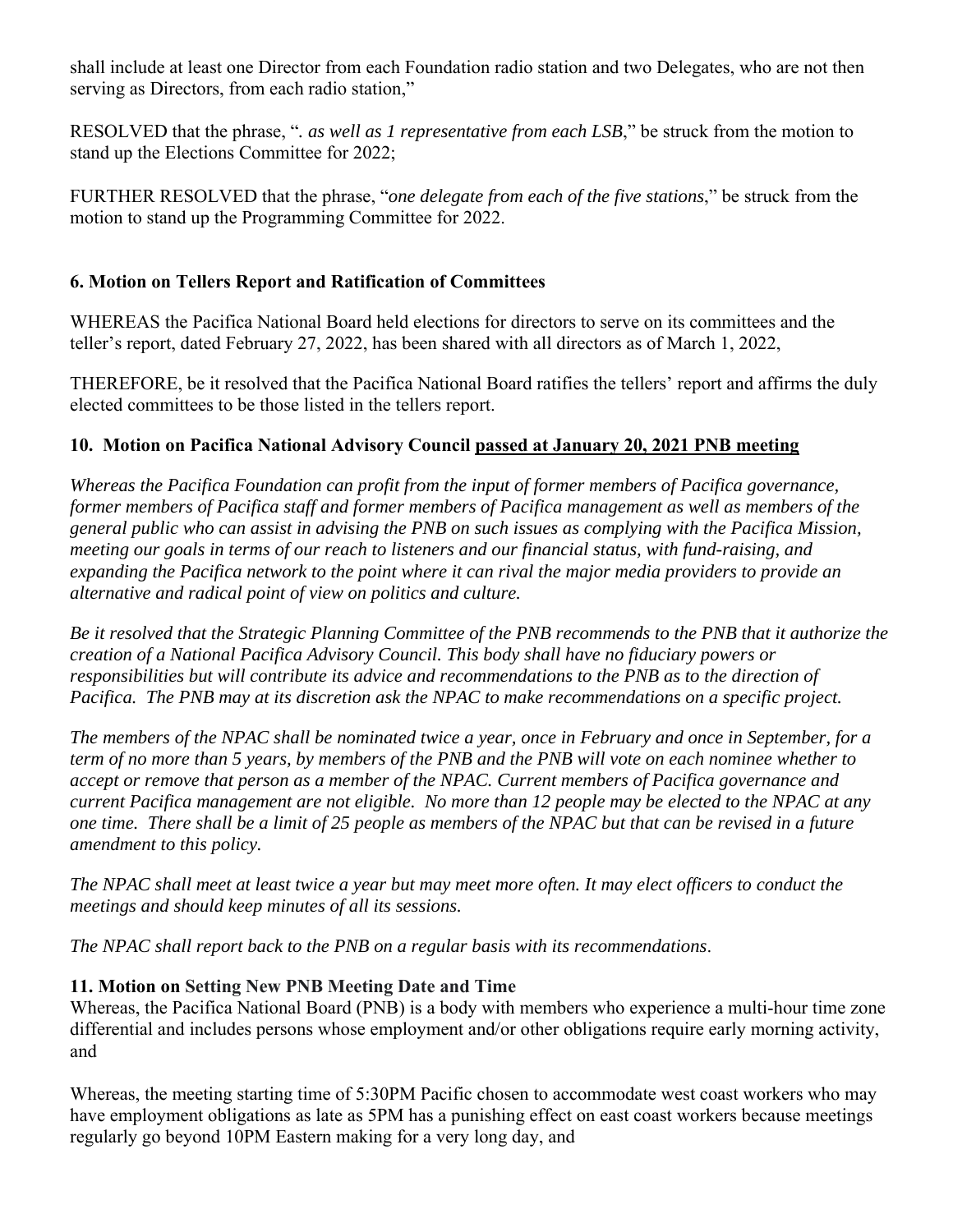Whereas, the PNB has a greater opportunity for efficiency and success when its members are clear-thinking and energized, and

Whereas, the LSBs at KPFT, WBAI, and WPFW meet on a weekday, the KPFA LSB meets 3rd Saturdays of alternate months, and the KPFK LSB meets 3rd Sundays of each month, be it

Resolved that regular meetings of the PNB shall be held on the fourth Saturday of each month from 10AM Pacific (12 Noon Central, 1PM Eastern), any necessary continuation meeting shall be held on the following Saturday, and special or emergency meetings may be scheduled for weekday evenings starting at or after 5:30PM Pacific (7:30PM Central, 8:30PM Eastern) for up to 60 minutes, including any executive sessions. Such a meeting may be extended up to 30 minutes with 75% agreement.

Moved by Directors, Reyes KPFK, Salaam WBAI **Director** 

### **Lawrence's motion to rescind:**

As notice to the PNB Chairperson, PNB Sect. and Recording Sect and PNB V-Chairperson on Monday, February 28th I submit the following Motion to Rescind the embedded motion below. Lawrence Reyes, KPFK Listener Director and Sharrone Salaam, WBAI Listener Director move the propose motion.

Whereas, the PNB Elections Committee reviews delegate elections with the intention of improving the process for voters and candidates, and helping to improve efficiency and reduce organizational costs, and

Whereas, previous committees have helped to increase clarity and pragmatism in the application of Fair Campaign Provisions and have served as information resources for election supervisors, and have helped translate the process for station staff, and

Whereas, a diverse group of listeners and staff with varied experiences are the most effective tool in this democratic project,

Be it resolved that the PNB Motion of February 17, 2022 is rescinded except for the prioritization of portions of the National Election Supervisors report: "detailed recommendations on pp. 7-9 and cost saving measures on pp. 24-27", and further

That the committee composition shall be two Delegates and one Director from each foundation station without regard to their eligibility for partipation in the 2022 Delegates elections.

---------------

NOTE: Unless all Directors who are eligible to run in 2022 will be recused from all election-related PNB votes, blocking possible candidates from an advisory committee is not reasonable. ---------------

February 17, 2022 Motion from Draft Minutes

The underlying motion, moved by Susan Young and seconded by Lawrence Reyes, as amended, was put to a vote.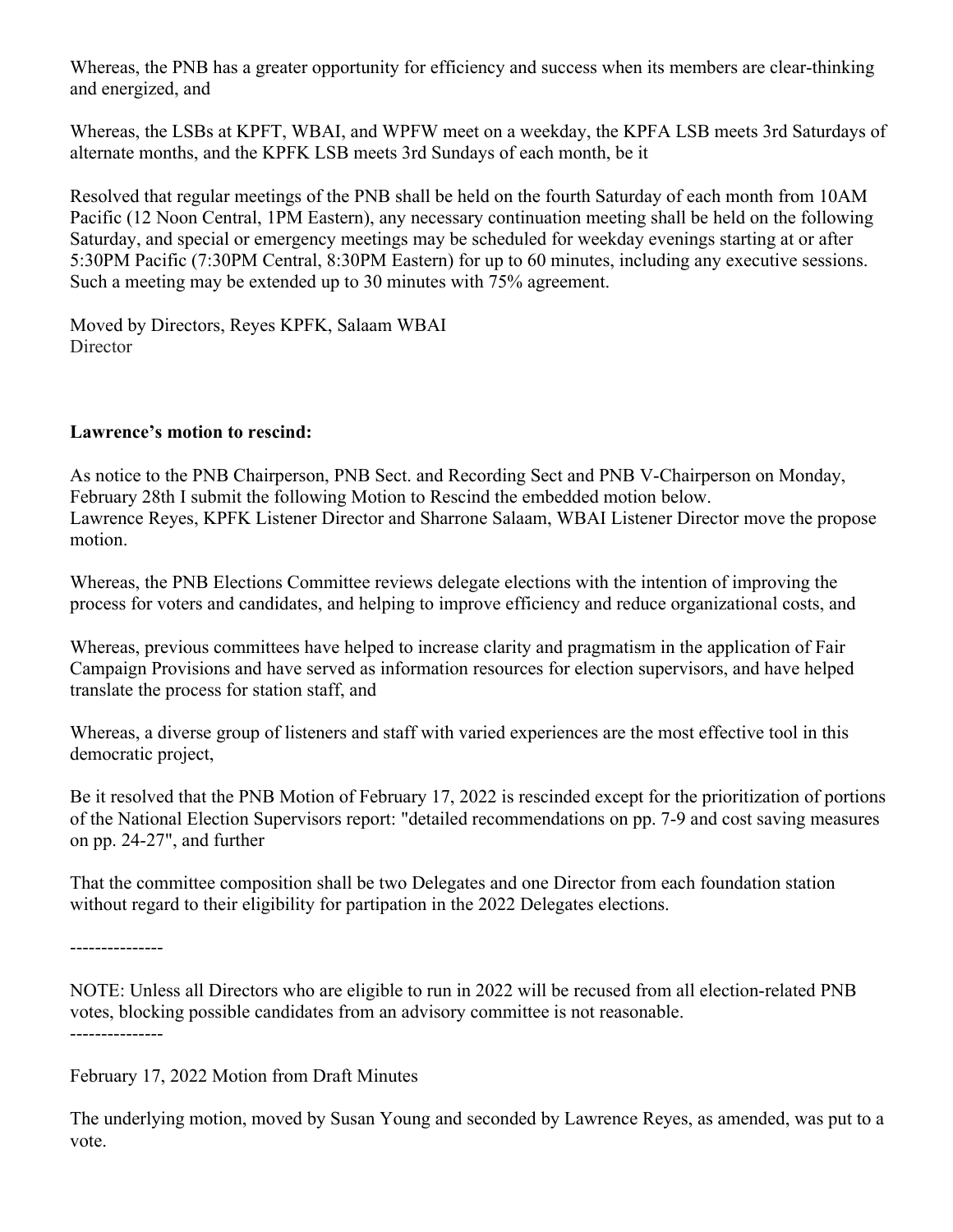Motion on Elections Committee for 2022

WHEREAS 2022 is an election year for the Pacifica Foundation, with timelines spelled out in the bylaws, WHEREAS the 2021 National Elections Supervisor issued a final report which detailed recommendations on pp. 7-9 and cost saving measures on pp. 24-27 RESOLVED that the PNB establishes the Elections Committee for 2022, and that it be charged with: prioritizing those recommendations and cost-savings measures the PNB should adopt for the 2022 elections; assisting the National Election Supervisor in the conduct of the elections; assisting Local Election Supervisors with members who did not receive a ballot or wish to file a grievance; FURTHER RESOLVED that membership on the Elections Committee shall consist of one director from each of the five stations and a director representing the Affiliates. as well as 1 representative from each LSB. Anyone eligible to run as an LSB delegate will not be eligible to serve on the elections committee.

Voting yes were Jim Dingeman, Vanessa Dixon-Briggs, Heather Gray, Donna Grimes, Evelia Jones, James McFadden, Darlene Pagano, Lawrence Reyes, Shawn Rhodes, James Sagurton, Beth von Gunten, Egberto Willies, and Julie Hewitt Voting no was Donald Goldmacher

The vote being 13 yes and 1 no, the motion passed.

### **Jim Dingeman's motions**

**MOTION ONE**-In the last meeting of the PNB this by law was ignored in deciding the composition of the committees of the Board.

I offer that we recognize that this BYLAW explicitly cites that "all committees shall include at least one Director from each Foundation radio station and two Delegates, who are not then serving as Directors, from each radio station"

And that we correct the error that was made in limiting the number of Delegates to one that was made at the last meeting and reaffirm the wording of Article 8,Section 2 that describes the composition of the Board Committees to be two, not one delegate , from each radio station

Below I am citing the specific section of the by-laws that delineates the composition of Board Committees

### **Jim Dingeman's MOTION 2-CPB FUNDING**

Whereas, the deadline is fast approaching [insert actual dates of application period for new applicants] for Pacifica Foundation, Inc. (PFI) to apply for admition to the Community Service Grant, Minority Audience Service Station Grant, music licensing and other financial support programs and other programs of the Corporation for Public Broadcasting (CPB) and,

Whereas, the PFI has lost millions of dollars of potential grant funding due to disqualification for and expulsion from CPB programs and will benefit greatly by participating in those programs,

Whereas, PFI is now current with its Audits and,

Whereas, other CPB program standards and requirements must be met to reenter CPB programs that involve audience numbers, meeting notices, call sign announcements, compliance with PFI Bylaws, etc.,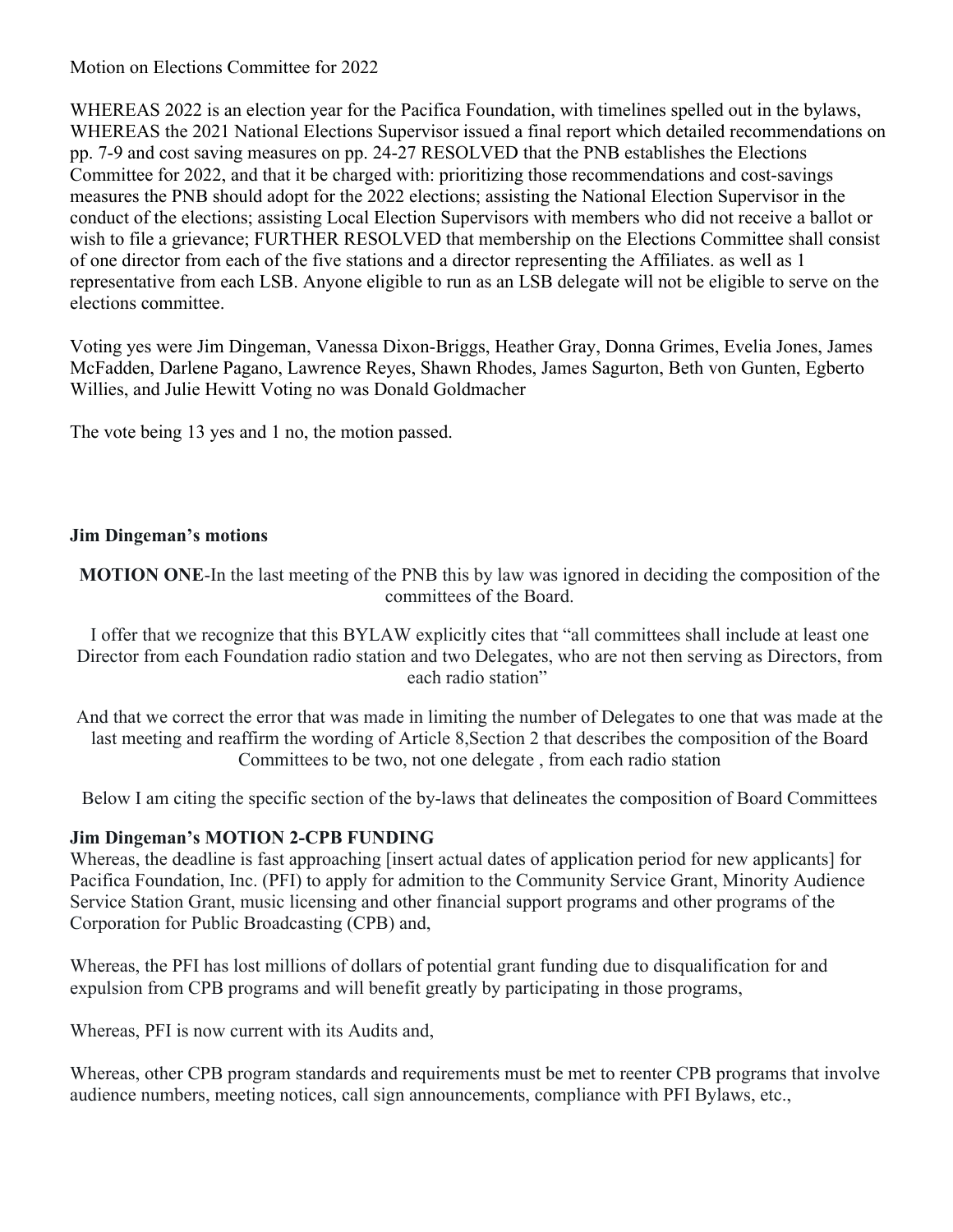Therefore, be it resolved that the Pacifica National Board (PNB) directs that the following steps be taken to insure that PFI makes a timely and successful application for admittance to applicable CPB programs this year:

1. The Executive Director (ED) is directed to immediately contact the CPB and request the appropriate application(s) and open continuing consultation with them on the application process and to build a positive continuing relationship for PFI specifically.

2. The ED is directed to insure that the necessary application forms, documentation requirements and all other information and materials necessary to a succesful application are made known to and available to all employees engaged in the application process.

3. The ED is directed to consult with the National Educational Telecommunications Association (NETA) on the application process and employ any useful services they may provide in that regard, if needed or desired.

4. The ED is directed to obtain appropriate legal advice, as needed, to effect a successful application and a successful continuing relationship with CPB.

5. The ED shall direct all station General Managers (GMs) to assist their Local Station Boards (LSBs) in standing up CPB qualifying Community Advisory Boards and report back to the ED and the PNB in one week on the status of their station's CAB or lack thereof and submit a report to the ED and the PNB on said status and remedial plans where necessary.

6. All GMs and CPB Compliance staff will report in two weeks on their plans to insure compliance with the CPB requirements for funding and their progress toward that goal with a description of any problems.

7. The ED is directed to report to the PNB on the status of the CPB application process on a weekly basis and more often, if beeded.

8. In order to comply with CPB regulations the PNB directs the LSBs of the stations that have functioning CABs to officially authorize those existing CABs by LSB Authorizing Resolution. Said LSB Authorizing Resolutions should recognize the manner in which CABs now operate, define CAB membership, determine length of CAB member terms etc. to the extent that those operations comply with CPB requirements and remedy any that do not..

\*\*\*\*\*\*\*\*\*\*\*\*\*\*\*\*\*\*\*\*\*\*\*\*\*\*\*\*\*\*\*\*\*\*\*\*\*\*\*\*\*\*\*\*\*\*\*\*\*\*\*\*\*\*\*\*\*\*\*\*

**MEETING NOTICE:** 

**Thursday, March 3, 2022 8:30 PM ET**

**Pacifica National Board Teleconference**